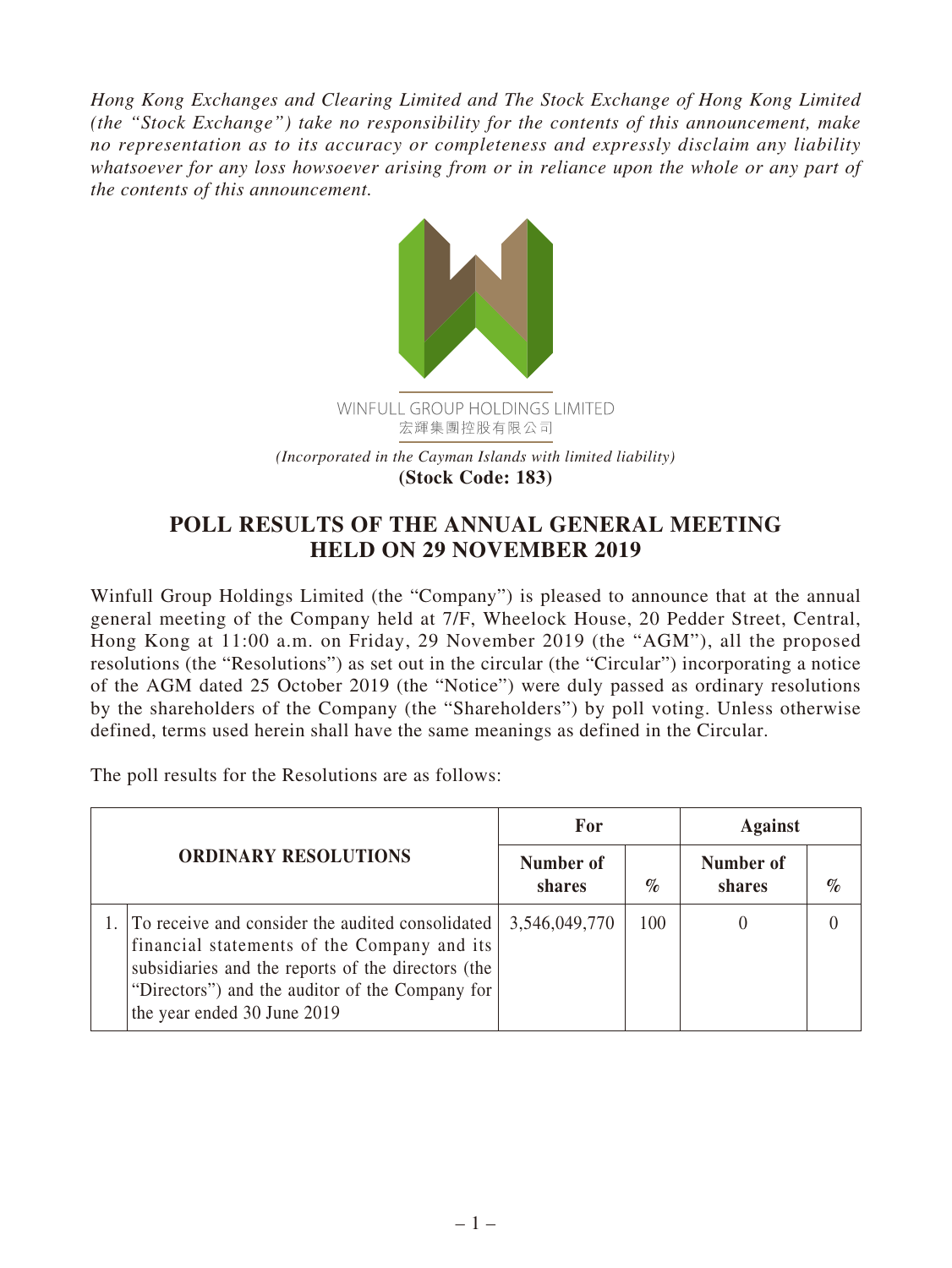| <b>ORDINARY RESOLUTIONS</b> |                                                                                                                                                        | For                 |       | <b>Against</b>      |          |
|-----------------------------|--------------------------------------------------------------------------------------------------------------------------------------------------------|---------------------|-------|---------------------|----------|
|                             |                                                                                                                                                        | Number of<br>shares | $\%$  | Number of<br>shares | $\%$     |
| 2.                          | To re-elect Mr. Pong Wilson Wai San as an<br>(a)<br>executive Director                                                                                 | 3,546,049,770       | 100   | $\theta$            | $\theta$ |
|                             | To re-elect Mr. Lai Hin Wing Henry as a<br>(b)<br>non-executive Director                                                                               | 3,546,049,770       | 100   | $\theta$            | $\theta$ |
|                             | To authorise the board of Directors (the<br>(c)<br>"Board") to fix the Directors' remuneration                                                         | 3,546,049,770       | 100   | $\overline{0}$      | $\theta$ |
| 3.                          | To re-appoint BDO Limited as the Company's<br>auditor and to authorise the Board to fix its<br>remuneration                                            | 3,546,049,770       | 100   | $\theta$            | $\Omega$ |
| 4.                          | To grant a general mandate to the Directors<br>to issue, allot and otherwise deal with the<br>Company's shares                                         | 3,531,345,720       | 99.59 | 14,704,050          | 0.41     |
| 5.                          | To grant a general mandate to the Directors to<br>repurchase the Company's shares                                                                      | 3,546,049,770       | 100   | $\theta$            | $\theta$ |
| 6.                          | To extend the general mandate granted to<br>the Directors to allot, issue and deal with the<br>Company's shares by the amount of shares<br>repurchased | 3,531,345,720       | 99.59 | 14,704,050          | 0.41     |

The description of the Resolutions above is by way of summary only. The full text appears in the Notice. As at the date of the AGM:

- (a) The total number of Shares in issue entitling the holders to attend and vote for or against all Resolutions at the AGM: 5,548,125,668.
- (b) The total number of Shares in issue entitling the holders to attend and abstain from voting in favour of the Resolutions at the AGM as set out in rule 13.40 of the Listing Rules: Nil.
- (c) None of the Shareholders have stated their intention in the Circular to vote against any of the Resolutions at the AGM.
- (d) None of the Shareholders is required under the Listing Rules to abstain from voting on any of the Resolutions at the AGM.